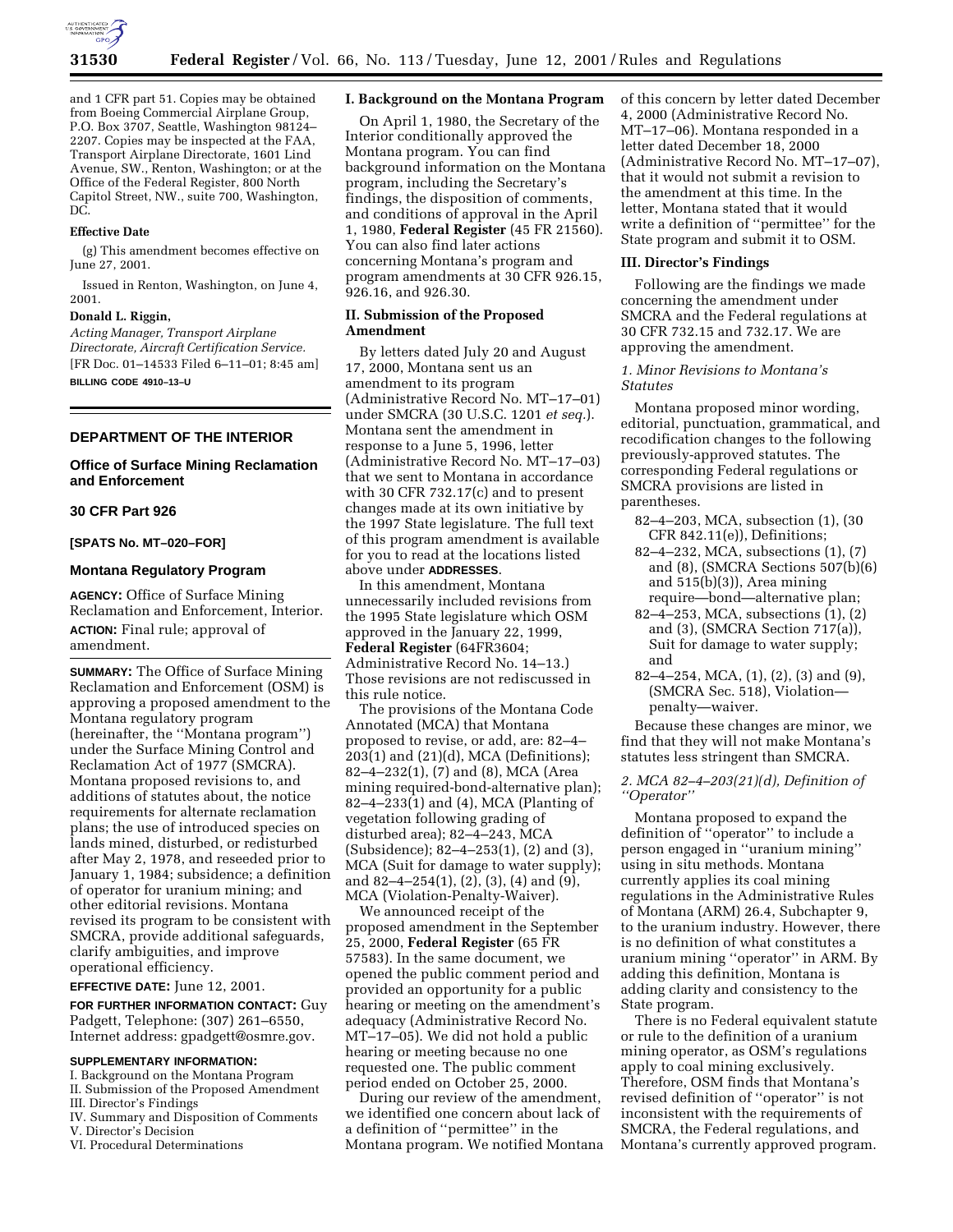The Director approves MCA 82–4–  $203(21)(d)$ .

## *3. MCA 82–4–233(1) and (4), Planting of Vegetation Following Grading of Disturbed Area*

At MCA 82–4–233(1) and (4), Montana proposed to allow certain lands (those mined, disturbed, or redisturbed after May 2, 1978, and seeded prior to January 1, 1984, with a seed mix that was approved by the department, lands on which the reclaimed vegetation meets Montana's requirements and applicable State and Federal seed and vegetation laws and rules) to have introduced species composing a major or dominant component of the reclaimed vegetation, as introduced species were, at that time, considered to be desirable and necessary to achieve the postmining land use.

Montana's currently approved program in the Administrative Rules of Montana (ARM) at 26.4.728 and MCA 82–4–233 and 82–4–235 contain revegetation requirements which are no less effective than the Federal requirements at 30 CFR 816.111 and no less stringent than the Federal requirements at SMCRA Sec. 515(b)(19). Concerning the establishment of native species on reclaimed lands, Montana's approved program at ARM 26.4.728 is more stringent than the Federal requirements as Montana requires that the revegetated area must be composed of ''at least 51% native species.'' Montana is requesting the proposed exemption at MCA  $82-4-233(1)$  and  $(4)$ from its approved program to cover lands disturbed by mining after May 2, 1978 and seeded prior to January 1, 1984, when seed mixes recommended by the State of Montana contained highly competitive introduced species which took over less-competitive native species in the seed mix recommended at that time.

In support of the statutory revision to provide an exception to ARM 26.4.728, Montana states that:

Much of the land disturbed by mining after May 2, 1978 and seeded prior to January 1, 1984 was reclaimed and seeded with an approved seed mix containing competitive introduced species. The competitive nature of several introduced species combined with the reduced success of native species resulted in the vegetation of many reclaimed fields being dominated by introduced species. With the advancement of reclamation techniques and the revision of seed mixtures, better reclamation and revegetation with predominantly native species have resulted.

In order to appropriately address the preponderance of introduced species in many of the earlier reclaimed stands, the

Department requested the Montana Legislature to amend The Montana Strip and Underground Mine Reclamation Act to include the use of introduced species to achieve the postmine lands use, which under certain conditions, may be necessary and can provide superior wildlife habitat and/or livestock grazing. This provision addresses those fields that were disturbed after May 12, 1978 and seeded prior to January 1, 1984. The proposed change only addresses the use of introduced species, all other vegetation standard remain unchanged. Additionally, Montana requires that all fields seeded after January 1, 1984 must also meet the standard of at least 51% native species at the time of bond release.

While a reduction in the number of native species may be realized in selected special use pastures, vegetative production and cover standards will be achieved prior to bond release. These standards plus the structural diversity apparent in these fields will ensure the approved postmine land use (livestock grazing and wildlife habitat) is appropriately supported prior to final bond release. A minor revision may be necessary to approve those changes.

SMCRA allows the use of introduced species in the revegetation process where desirable and necessary to achieve the approved postmining land use plan. On lands disturbed by mining after May 2, 1978 and seeded prior to January 1, 1984, Montana's approval of the seed mixes indicates that Montana determined that the introduced species were desirable and necessary to achieve the postmining land use, and allowed the inclusion of these species in the approved seed mix during the early 1980s. Although the introduced species used during the specified time period were unexpectedly competitive, as compared with the recommended native species in the same seed mix, vegetation resulting from the seed mix still provided wildlife habitat and/or livestock grazing.

Neither SMCRA nor the Federal regulations specify what percentage of vegetative cover for reclaimed grazing land or fish and wildlife should be comprised of native species, but rather SMCRA allows the use of introduced species where desirable and necessary to achieve the postmining land use. Montana is documenting its decision prior to January 1984 (and changed at that time) that the use of introduced species would provide the postmining land uses of wildlife habitat and livestock grazing, as provided in SMCRA. Therefore, the Director finds the Montana statute revisions at MCA 82–4–233(1) and (4) to be no less stringent than SMCRA Sec. 515(19)(b) and no less effective than 30 CFR 816.111 and is approving the revision.

### *4. MCA 82–4–243, Subsidence*

In response to a Part 732 letter dated June 5, 1996, concerning the Energy Policy Act of 1992, Montana proposed a new statute at MCA 82–4–243 which provides that the permittee of an underground coal mining operation shall promptly repair or compensate for subsidence-caused material damage to any noncommercial building or occupied residential dwelling and related structures. Repair of damage shall include rehabilitation, restoration, or replacement. Compensation must be provided to the owner of the damaged property in the full amount of the diminution in value resulting from the subsidence. Compensation may be accomplished by the purchase, prior to mining, of a noncancellable premiumprepaid insurance policy. The statute also requires the prompt replacement of drinking, domestic, or residential water supply from a well or spring, preexisting to the permit application, which have been contaminated, diminished, or interrupted by underground coal mining operations. Nothing in the statute may prohibit or interrupt underground coal mining operations. In addition, the Montana statute provides that no remedy granted under another statue provision or law would be abrogated, impaired, or diminished by MCA 82–4–243.

The Federal equivalent at SMCRA Sec. 720(a) provides that underground coal mining operations shall promptly repair, or compensate for, material damage resulting from subsidence caused to any occupied residential dwelling and structures related thereto, or non-commercial building due to underground coal mining operations. Repair of damage shall include rehabilitation, restoration, or replacement of the damaged occupied residential dwelling and structures related thereto, or non-commercial building. Compensation shall be provided to the owner of the damaged occupied residential dwelling and structures related thereto or noncommercial building and shall be in the full amount of the diminution in value resulting from the subsidence. Compensation may be accomplished by the purchase, prior to mining, of a noncancellable premium-prepaid insurance policy. The statute also requires prompt replacement of any drinking, domestic, or residential water supply from a well or spring in existence prior to the application for a surface coal mining and reclamation permit affected by contamination, diminution or interruption resulting from underground coal mining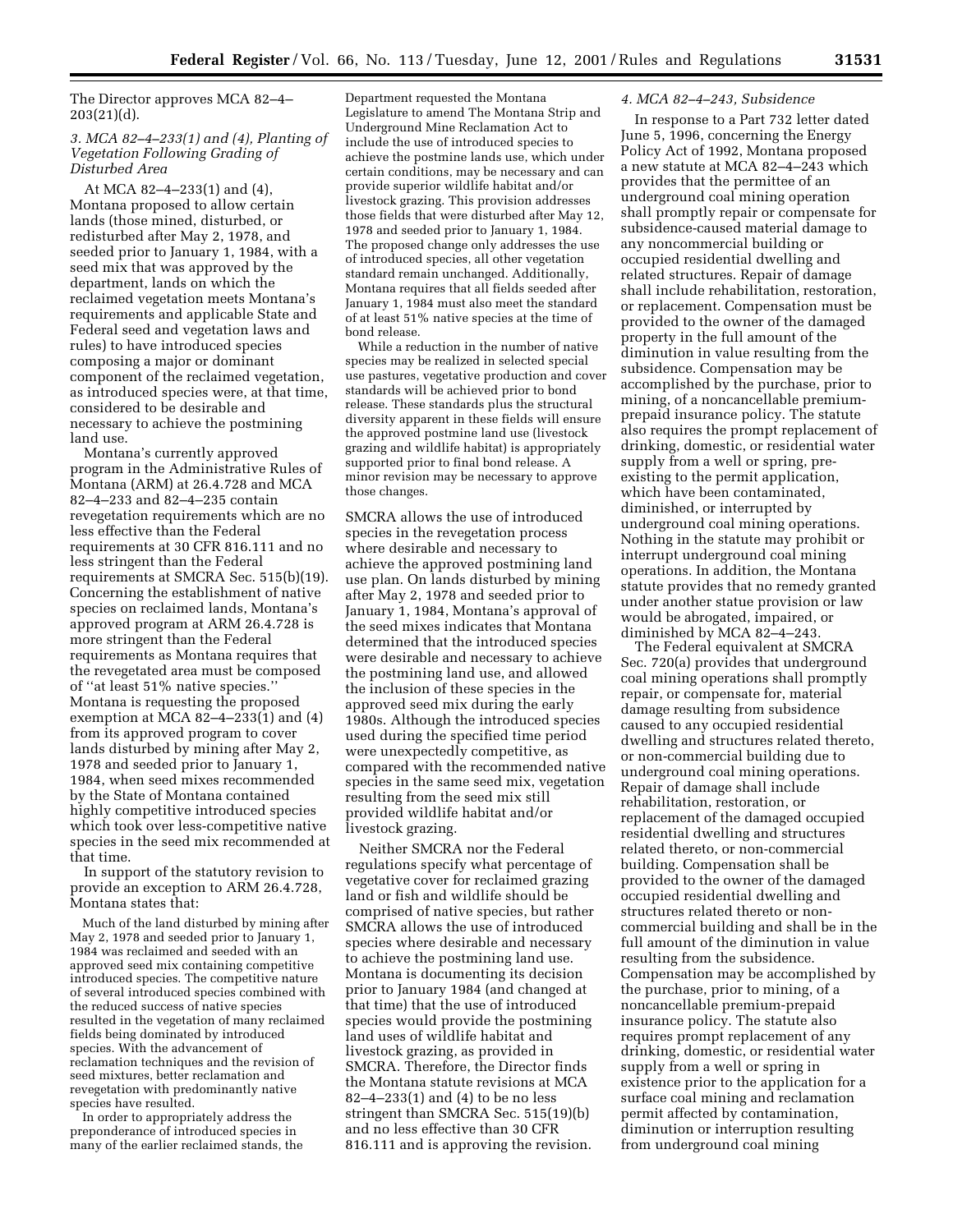operations. Nothing in the statute shall be construed to prohibit or interrupt underground coal mining operations. The Federal statute went into effect on October 24, 1992.

The language of the Montana statute is very similar to the Federal counterpart and, therefore, is no less stringent than SMCRA. OSM notes that whereas the Federal statute refers to ''underground coal mining operations,'' the Montana statute refers to ''the permittee of an underground coal mining operation.'' Montana does not have a definition of ''permittee'' in the approved program. By letter dated December 18, 2000, Montana stated that it would write a definition of ''permittee'' for the State program and submit it to OSM. Existing MCA 82–4– 221 clarifies that an operator may not engage in strip or underground mining without first having obtained from the department a permit. MCA 82–4–221, as well as other statutes in Montana's currently approved program, use the term ''permittee'' for the holder of the required permit. OSM believes that Montana's use of the term ''permittee'' and its meaning in proposed MCA 82– 4–243 is clear, even though the program lacks a definition of ''permittee'' at this time. Therefore, OSM finds that Montana's proposed MCA 82–4–243 is no less stringent than Section 720(a) of SMCRA and approves the new statute.

## *5. MCA 82–4–254(4), Violation— Penalty—Waiver*

The only revision proposed by Montana to this subsection concerns the deletion of ''commissioner'' and the substitution of ''director of environmental quality.'' This revision reflects the State of Montana reorganization in 1995 which, among other things, revised the environmental and natural resource functions of the State government. Montana made related revisions relating to the State reorganization and title changes in the January 22, 1999, **Federal Register** notice at Finding No. 2 (Administrative Record No. MT–14–11; 64 FR 3604), but this subsection was overlooked. Therefore, with reference to Finding No. 2 in the aforementioned January 22, 1999, **Federal Register** notice, the Director approves this revision to MCA 82–4–254(4) as it implements the same State reorganization.

### **IV. Summary and Disposition of Comments**

### *Public Comments*

We asked for public comments on the amendment (Administrative Record No. MT–17–02), but did not receive any.

## *Federal Agency Comments*

Under 30 CFR 732.17(h)(11)(i) and Section 503(b) of SMCRA, we requested comments on the amendment from various Federal agencies with an actual or potential interest in the Montana program (Administrative Record No. MT–17–02).

MSHA responded by letter dated October 5, 2000, that the proposed amendment was not in conflict with MSHA regulations (Administrative Record No. MT–17–04).

### *Environmental Protection Agency (EPA) Concurrence and Comments*

Under 30 CFR 732.17(h)(11)(i) and (ii), we are required to get a written agreement from EPA for those provisions of the program amendment that relate to air or water quality standards issued under the authority of the Clean Water Act (33 U.S.C. 1251 *et seq.*) or the Clean Air Act (42 U.S.C. 7401 *et seq.*).

None of the revisions that Montana proposed to make in this amendment pertain to air or water quality standards. Under 30 CFR 732.17(h)(11)(i), OSM requested comments on the amendment from EPA (Administrative Record No. MT–17–02). EPA did not respond to our request.

*State Historic Preservation Officer (SHPO) and the Advisory Council on Historic Preservation (ACHP)*

Under 30 CFR 732.17(h)(4), we are required to request comments from the SHPO and ACHP on amendments that may have an effect on historic properties. On September 12, 2000, we requested comments on Montana's amendment (Administrative Record No. MT–17–02), but neither responded to our request.

### **V. Director's Decision**

Based on the above findings, we approve the amendment sent to us by Montana. We approve, as discussed in: Finding No. 1, MCA 82–4–203(1), concerning the definition of ''abandoned;'' MCA 82–4–232(1), (7) and (8), concerning area mining required—bond—alternate plan; MCA 82–4–253(1), (2) and (3), concerning suit for damage to water supply; and MCA 82–4–254(1), (2), (3) and (9), concerning violation—penalty—waiver; Finding No. 2, MCA 82–4–203(21)(d), concerning the definition of ''operator'' for uranium mining; Finding No. 3, MCA 82–4–233(1) and (4), concerning the use of introduced species on lands mined, disturbed, or redisturbed after May 2, 1978, and reseeded prior to January 1, 1984; Finding No. 4, MCA 82–4–243, concerning subsidence; and

Finding No. 5, MCA 82–4–254(4), concerning violation—penalty—waiver.

To implement this decision, we are amending the Federal regulations at 30 CFR Part 926, which codify decisions concerning the Montana program. We are making this final rule effective immediately to expedite the State program amendment process and to encourage States to make their programs conform with the Federal standards. SMCRA requires consistency of State and Federal standards.

## **VI. Procedural Determinations**

## *Executive Order 12866—Regulatory Planning and Review*

This rule is exempted from review by the Office of Management and Budget (OMB) under Executive Order 12866 (Regulatory Planning and Review).

## *Executive Order 12630—Takings*

This rule does not have takings implications. This determination is based on the analysis performed for the counterpart Federal regulation.

#### *Executive Order 13132—Federalism*

This rule does not have Federalism implications. SMCRA delineates the roles of the Federal and State governments with regard to the regulation of surface coal mining and reclamation operations. One of the purposes of SMCRA is to ''establish a nationwide program to protect society and the environment from the adverse effects of surface coal mining operations.'' Section 503(a)(1) of SMCRA requires that State laws regulating surface coal mining and reclamation operations be ''in accordance with'' the requirements of SMCRA, and Section 503(a)(7) requires that State programs contain rules and regulations ''consistent with'' regulations issued by the Secretary pursuant to SMCRA.

## *Executive Order 12988—Civil Justice Reform*

The Department of the Interior has conducted the reviews required by Section 3 of Executive Order 12988 (Civil Justice Reform) and has determined that this rule meets the applicable standards of subsections (a) and (b) of that Section. However, these standards are not applicable to the actual language of State regulatory programs and program amendments since each such program is drafted and promulgated by a specific State, not by OSM. Under Sections 503 and 505 of SMCRA (30 U.S.C. 1253 and 1255) and the Federal regulations at 30 CFR 730.11, 732.15, and 732.17(h)(10), decisions on proposed State regulatory